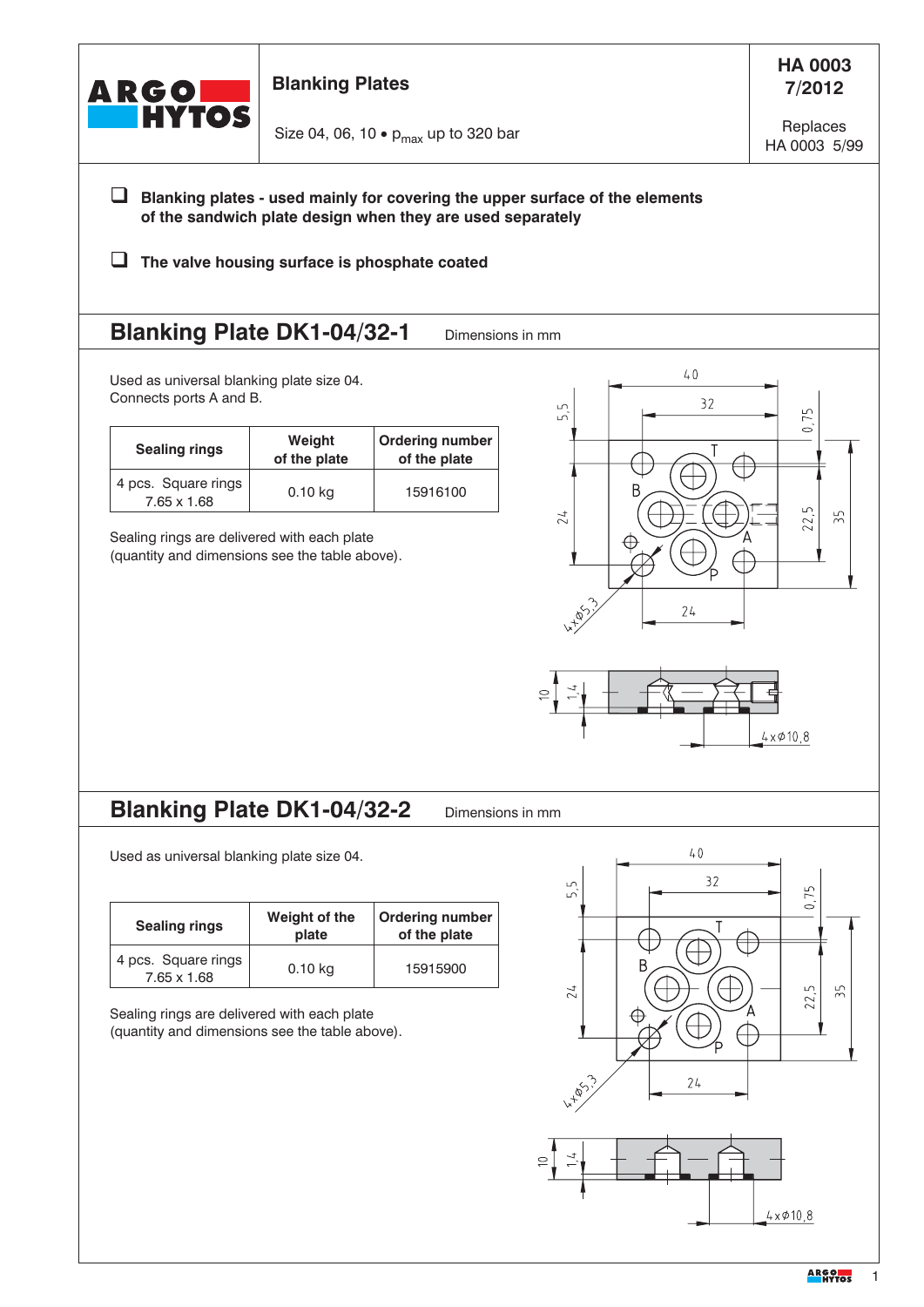# **Blanking Plate DK1-04/32-3** Dimensions in mm

Used as universal blanking plate size 04. Connects ports A and P.

| <b>Sealing rings</b>               | Weight of<br>the plate | <b>Ordering number</b><br>of the plate |
|------------------------------------|------------------------|----------------------------------------|
| 4 pcs. Square rings<br>7.65 x 1.68 | $0.10$ kg              | 15915700                               |

Sealing rings are delivered with each plate

(quantity and dimensions see the table above).



 $4 \times 010,8$ 

### **Blanking Plate DK1-06/32-1** Dimensions in mm

Used as universal blanking plate size 06. Connects ports A and B

| <b>Sealing rings</b>                      | <b>Weight of</b><br>the plate | Ordering number<br>of the plate |
|-------------------------------------------|-------------------------------|---------------------------------|
| 4 pcs. Square rings<br>$9.25 \times 1.68$ | 0.32 kg                       | 15933800                        |

Sealing rings are delivered with each plate (quantity and dimensions see the table above).



## **Blanking Plate DK1-06/32-2** Dimensions in mm

Used as universal blanking plate size 06.

| <b>Sealing rings</b>                      | <b>Weight of</b><br>the plate | <b>Ordering number</b><br>of the plate |
|-------------------------------------------|-------------------------------|----------------------------------------|
| 4 pcs. Square rings<br>$9.25 \times 1.68$ | $0.32$ kg                     | 15933900                               |

Sealing rings are delivered with each plate (quantity and dimensions see the table above).

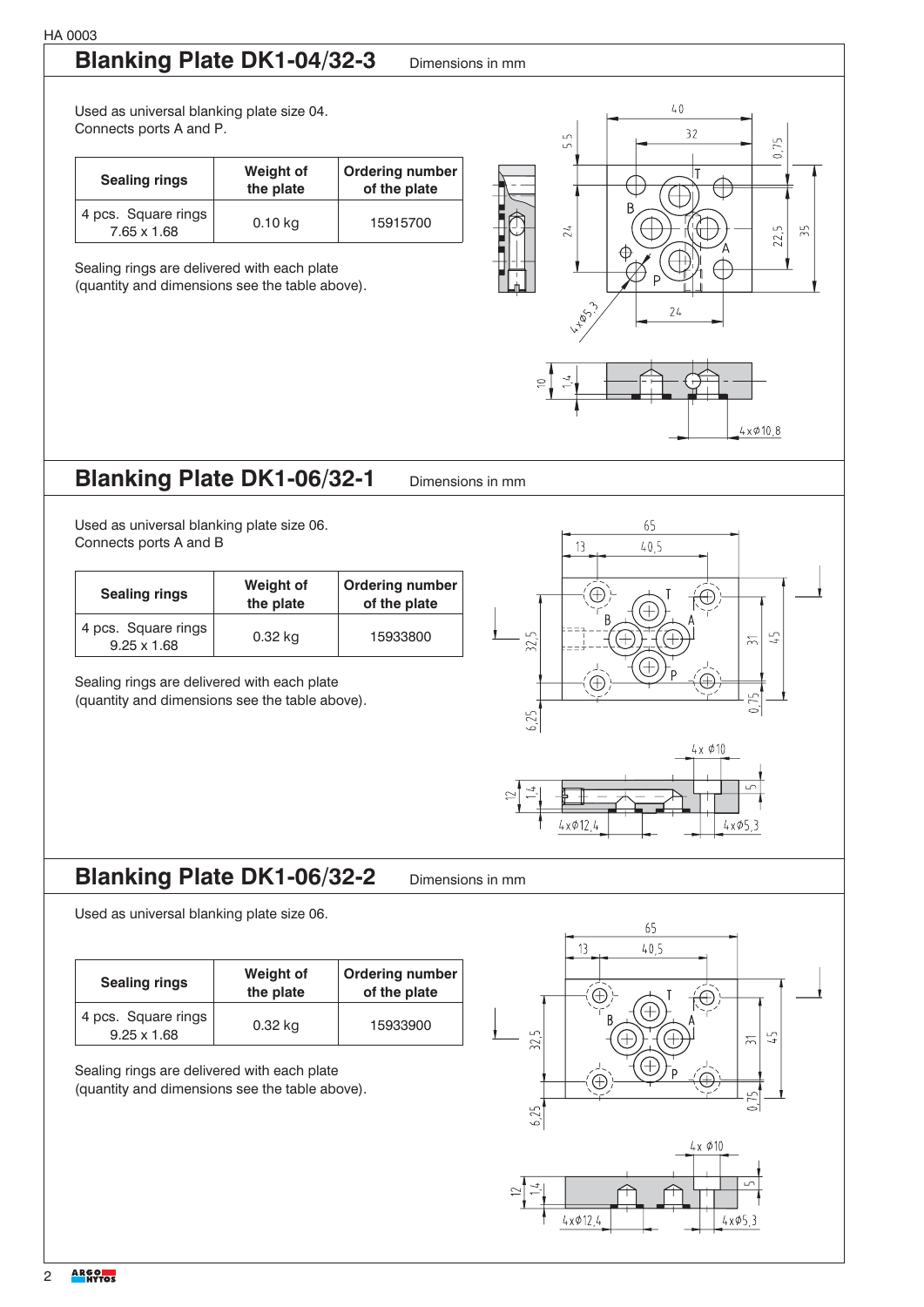### **Blanking Plate DK1-06/32-3** Dimensions in mm

Used as universal blanking plate size 06. Connects ports A and P.

| <b>Sealing rings</b>                      | <b>Weight of</b><br>the plate | <b>Ordering number</b><br>of the plate |
|-------------------------------------------|-------------------------------|----------------------------------------|
| 4 pcs. Square rings<br>$9.25 \times 1.68$ | 0.32 kg                       | 15662900                               |

Sealing rings are delivered with each plate (quantity and dimensions see the table above).



## **Blanking Plate DK1-10/32-2** Dimensions in mm

Used as universal blanking plate size 10.

| <b>Sealing rings</b>                | <b>Weight of</b><br>the plate | <b>Ordering number</b><br>of the plate |
|-------------------------------------|-------------------------------|----------------------------------------|
| 5 pcs. Square rings<br>12.42 x 1.68 | 1.00 kg                       | 15936100                               |

Sealing rings are delivered with each plate

(quantity and dimensions see the table above).